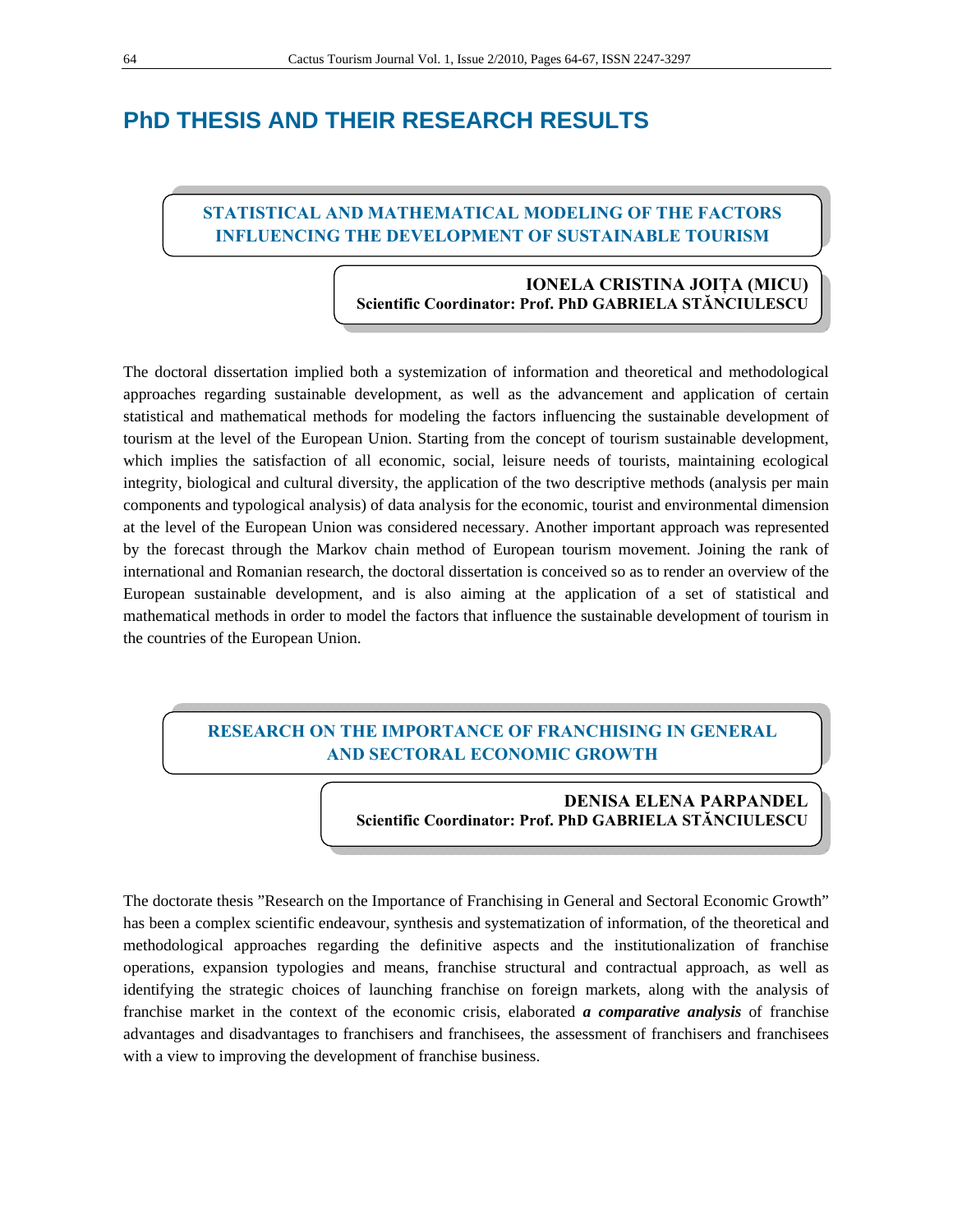# **DEVELOPMENT AND DIVERSIFICATION OF TOURISM SERVICES. A STRATEGIC APPROACH IN INTERNATIONAL CONTEXT**

#### **ANDREEA DANIELA MORARU (ANGHEL) Scientific Coordinator: Prof. PhD MARIA IONCICĂ**

The goal of the thesis is to emphasize the necessity for strategic approach in tourism services in Romania, their constant development and diversification being the only option for good tourism potential valorisation, for destination competitiveness growth and maximisation of benefits.

The doctoral dissertation is structured in five chapters, the first four chapters aiming at reasoning the strategic approach of tourism services development and diversification processes, while the fifth chapter represents a case study focusing on tourism services on the Romanian seaside.

In Romania tourism activity does not reach the level allowed by its valuable tourism potential, a strategic approach at tourism services level being called for. Development and diversification of tourism services as strategic approaches are recommended by services intrinsic characteristics and are sustained by a series of considerations related to international context reshaping, influenced by economic instability and uncertainty. After analysing the tourism environment and activity evolution in Romania, and considering the suitable strategic approaches, a number of strategic orientations for tourism services development and diversification were identified: strategic options at a business level, and those related to the marketing mix respectively. The differentiated implementation of strategies at every tourism service category level led to the enrichment of tourism services ensemble, function of each category peculiarities.

The final chapter consists of a case study offering a real and timely, up-to-date image of tourists' opinion regarding tourism services on the Romanian seaside. It is an attempt to raise awareness on the importance of tourism services for the development of national tourism and further more, for the development of the country's economy. The results of the survey and the recommendations formulated based on these results bring to light several issues of contemporary Romanian tourism, both from well-known and newer, modern angles.

#### **IMPROVING THE MANAGEMENT RELATIONSHIPS IN TOURISM**

#### **CORNELIA PAULINA PODINĂ Scientific Coordinator: Prof. PhD MARIA IONCICĂ**

The purpose of this paper is to investigate the management relationships' typology and the ways through which they can be improved. All scientific approaches concerning Romanian tourism, hence our research on tourism management relationships needs to refer to the current status of Romanian tourism, the difficulties that the tourism in our country faces, as well as the perspectives offered by Romania's adhesion to the European Union and the bases for a joint tourism policy, at a European level.

Tourism agency – tourism activity investigation and analysis field defines this economic entity operating in the tourism field. Its purpose is analyzed from the point of view of adhesion to professional and owners'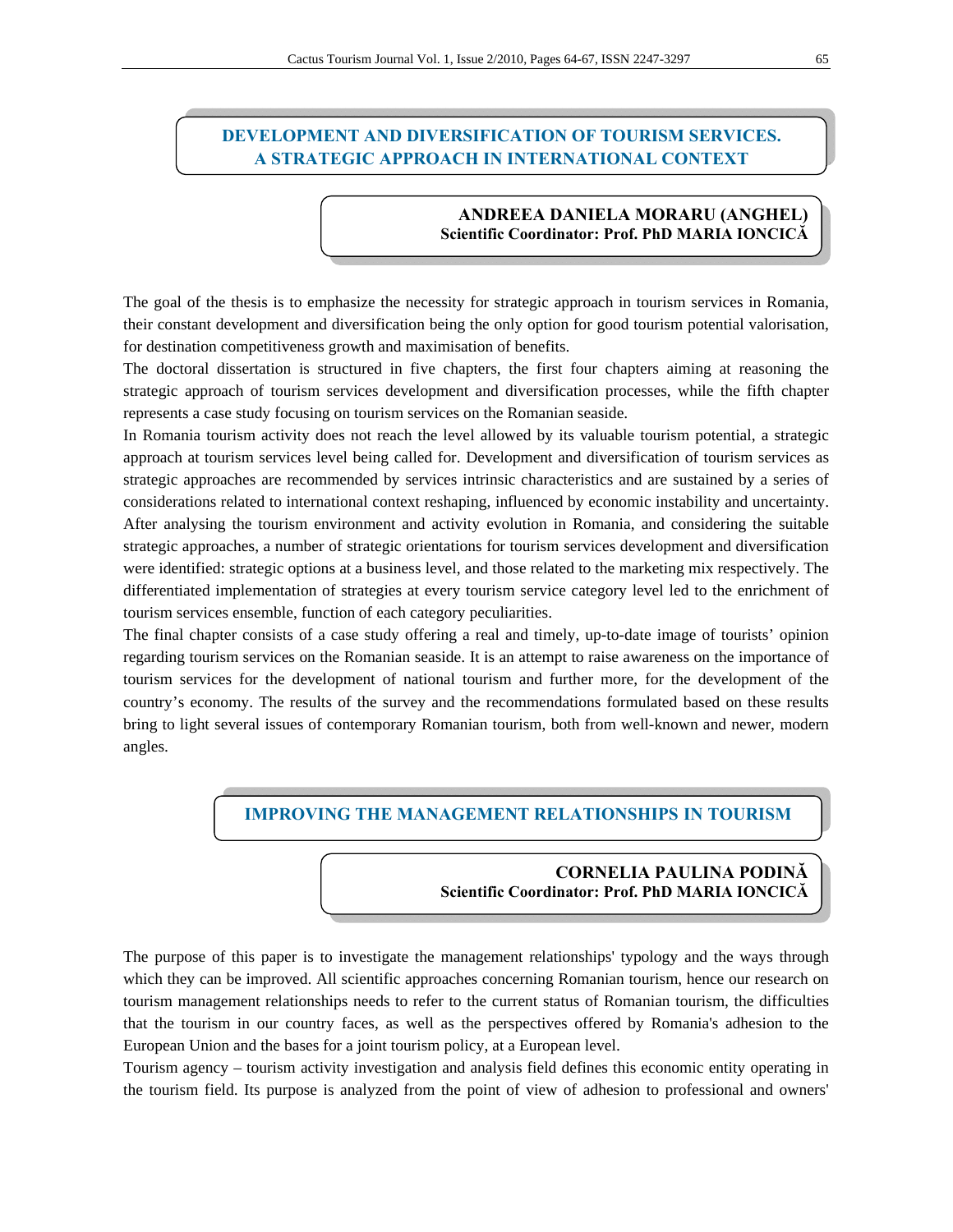associations, with reference to their market operating method, and the future perspectives of this tourism operator.

In this paper, the tourism management relationships improvement was approached from the point of view of a qualitative marketing survey, based on the Brainstorming session. The ideas generated by the session attendees allowed for the identification and validation of specific management relationships, both at a macroeconomic, and at a microeconomic level. These aspects, as well as the ways to improve the tourism agencies' management relationships also were approached.

### **POLITICS AND STRATEGIES IN THE ROMANIAN AND EUROPEAN RAILWAYS**

#### **ANCA CÂRJAN (GHIŢULESCU) Scientific Coordinator: Prof. PhD GABRIELA STĂNCIULESCU**

Thesis "Strategies and policies in the Romanian and European rail transportation" accomplishment represented a profoundly and distinctive scientific approach, based both on extensive documentation, consolidation and systematization of information, and theoretical and methodological approaches, in defining transport issues. Thereby, this thesis concept begins with a foray on the occurrence and development of rail transportation, in terms of nationally and internationally issues, upon the typologies and the particularities of vehicles, on the modalities of investments and ways of accessing funding to support and develop the future of the European rail system corridors.

Optimizing the unconventional corridors - as a whole - across Europe, and then upon the IV Pan-European corridor at national level - in Romania - is to look foreward, for a period of at least twenty years and see the rail network capacity how is being fold over the needs and criteria set by the European Union, through simple natural mechanisms for responding to requests of passengers or of those strategic changes appeared in the each Member State system.

# **WAYS OF APPROACHING RELIGIOUS TOURISM THROUGH THE OFFER OF MONASTIC SETTLEMENTS AND THE SPECIFICITY OF TRAVELERS' DEMAND FOR THESE DESTINATIONS**

**ALEXANDRA-MARIA ŢÎRCĂ Scientific Coordinator: Prof. PhD GABRIELA STĂNCIULESCU** 

The main purpose of this *Doctoral Thesis* was to identify the ways in which religious tourism can be approached through the offer of monastic settlements, especially those of Orthodox Christian denomination, and also to determine the specifics of the tourist demand for those particular destinations. The author's contributions were focused on both the theory and the practical side of the research, but mainly on the two empirical studies using on a questionnaire based research conducted on 139 monastery abbots, respectively